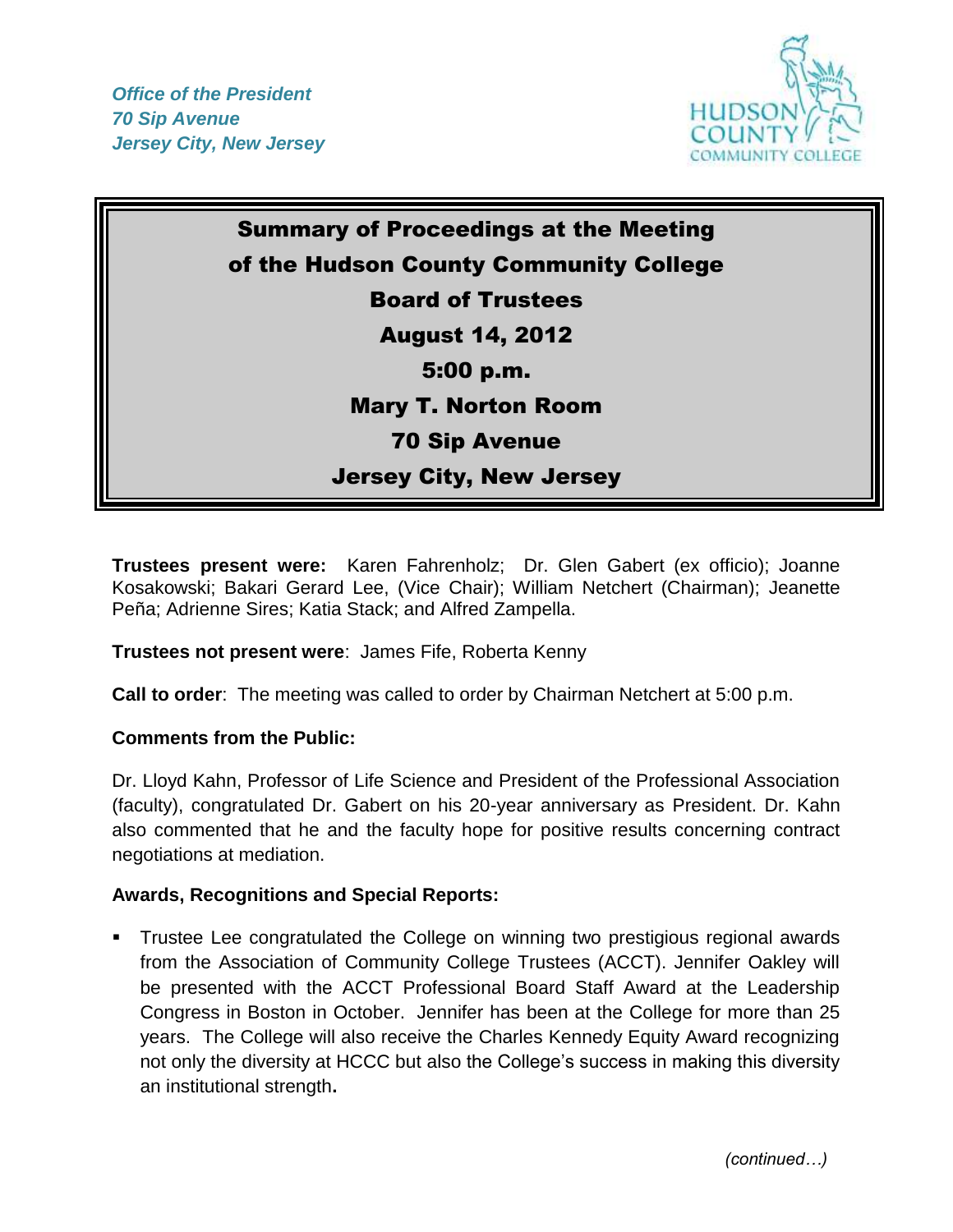Pamela Littles, Associate Dean, Student Financial Assistance, and Michael Reimer, Associate Dean, Student Services, gave presentations outlining significant changes in the financial aid program. *(Attachment)*

The trustees **approved the minutes** of the Regular Meeting of June 12, 2012.

The following actions were taken concerning **fiscal, administrative, lease and capital recommendations** brought forward by the Administration:

- The renewal of the software maintenance agreement for FY 2013 with Ellucian (Datatel) of Fairfax, Virginia, at an annual cost not to exceed \$346,859.00, was approved.
- The award for a Movie Theater Tickets Vendor was awarded to American Multi Cinema Inc., of Chicago, Illinois, at a total cost not to exceed \$50,000.00.
- **The renewal of on-call professional services firms for FY 2013 was approved.**
- The award of benefits consultant services for Human Resources for FY 2013 was awarded to Alamo Insurance Group Inc., of North Bergen, New Jersey, at a total cost not to exceed \$35,000.00.
- The award of employee background search services for Human Resources Department for FY 2013 was awarded to Hire Right of Irvine, CA, at a cost not to exceed \$7,000.00.
- The award of a vendor for implementing Section 125 Plan for Human Resources for FY 2013 was awarded to Colonial Life and Accident Insurance Company of Clark, New Jersey, at no charge through their Strategic Alliance Partner, Benefit Analysis, Inc.
- The purchase of a new passenger van for the Security Department from Hertrich Fleet Services, Inc. of Milford, Delaware, at a cost of \$25,716.00, was approved.
- The award of a celebrity speaker vendor for the Student Activities Department was awarded to American Program Bureau of Newton, Massachusetts, at a cost not to exceed \$35,000.00.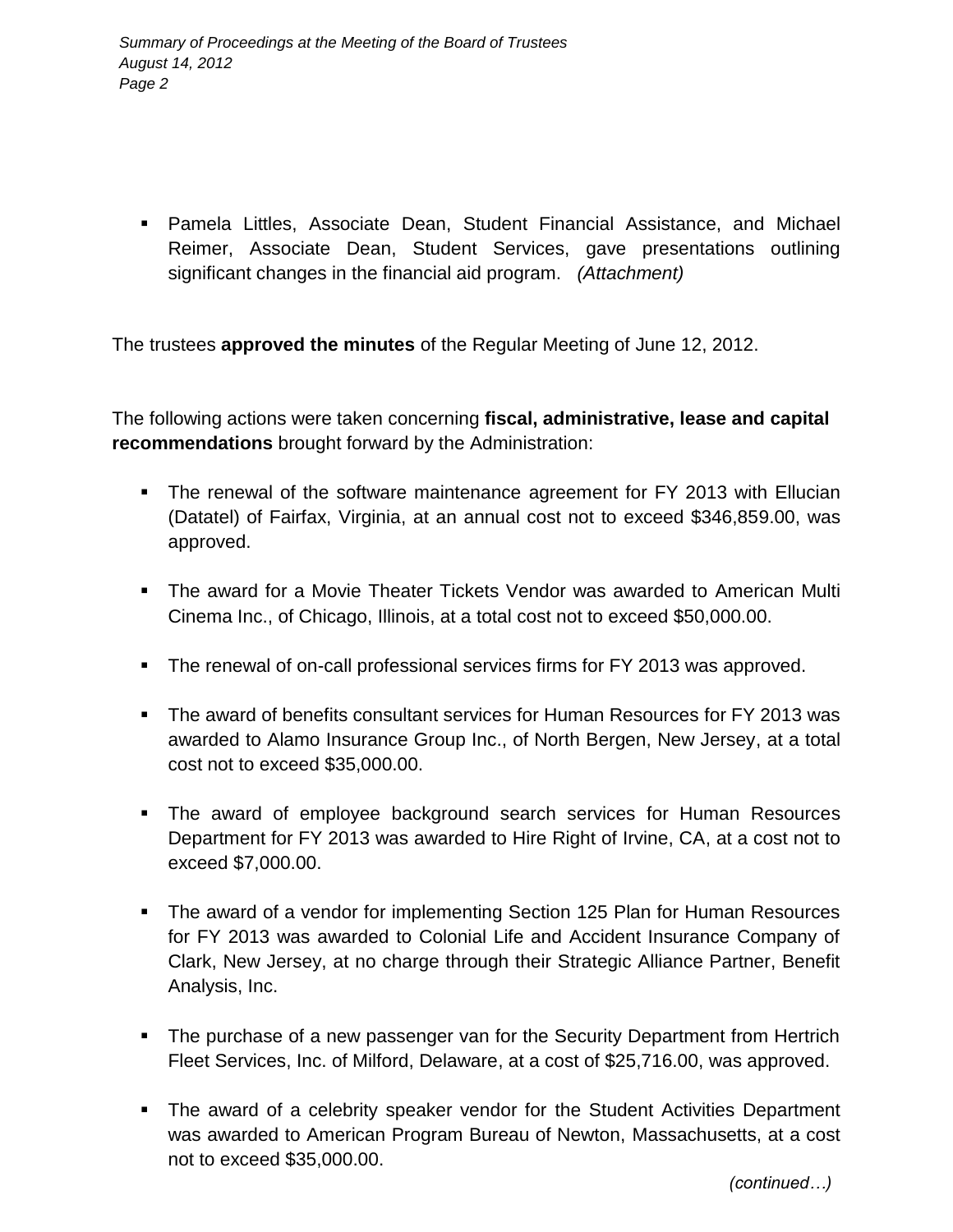- The purchase of instructional technology for the Allied Health Lab at 870 Bergen Avenue from Laerdal Inc. of Wappingers Falls, New York, at a total cost not to exceed \$68,295.00, was approved.
- The purchase of instructional technology for the open lab at 870 Bergen Avenue from GovConnection of Merrimack, New Hampshire, for a total cost not to exceed \$19,470.10
- The rental room location agreement negotiated by Flik with O Positive, LLC allowing it to use the HCCC Conference Center and related HCCC facilities for filming events, etc., with promotion of the television project currently titled "Progresso Soup," was approved.
- The purchase and installation of two multi-zone rooftop cooling units by Epic Mechanical of Neptune, New Jersey, at a total cost of \$220,000.00, was approved.
- The award to perform all HVAC service work and controls monitoring was awarded to Automated Building Controls of Neptune, New Jersey, at a total cost not to exceed \$90,000.
- The renewal agreement to provide 30 parking slots for North Hudson Higher Education Center, by P.C Richards of West New York, New Jersey for FY 2013, at a cost not to exceed \$18,000.00, was approved.
- The amendment to the May 8, 2012 resolution for billboard advertisements to include production costs for media services for FY 12-13, at a revised total cost of \$125,304.00, awarded to CBS Outdoor Inc. of Fairfield, New Jersey, was approved.

The following actions were taken concerning **personnel recommendations** brought forward by the Administration:

- **The retirement of an Executive Administrative Assistant was accepted.**
- The resignation of an Assistant Chief Information Officer was accepted.